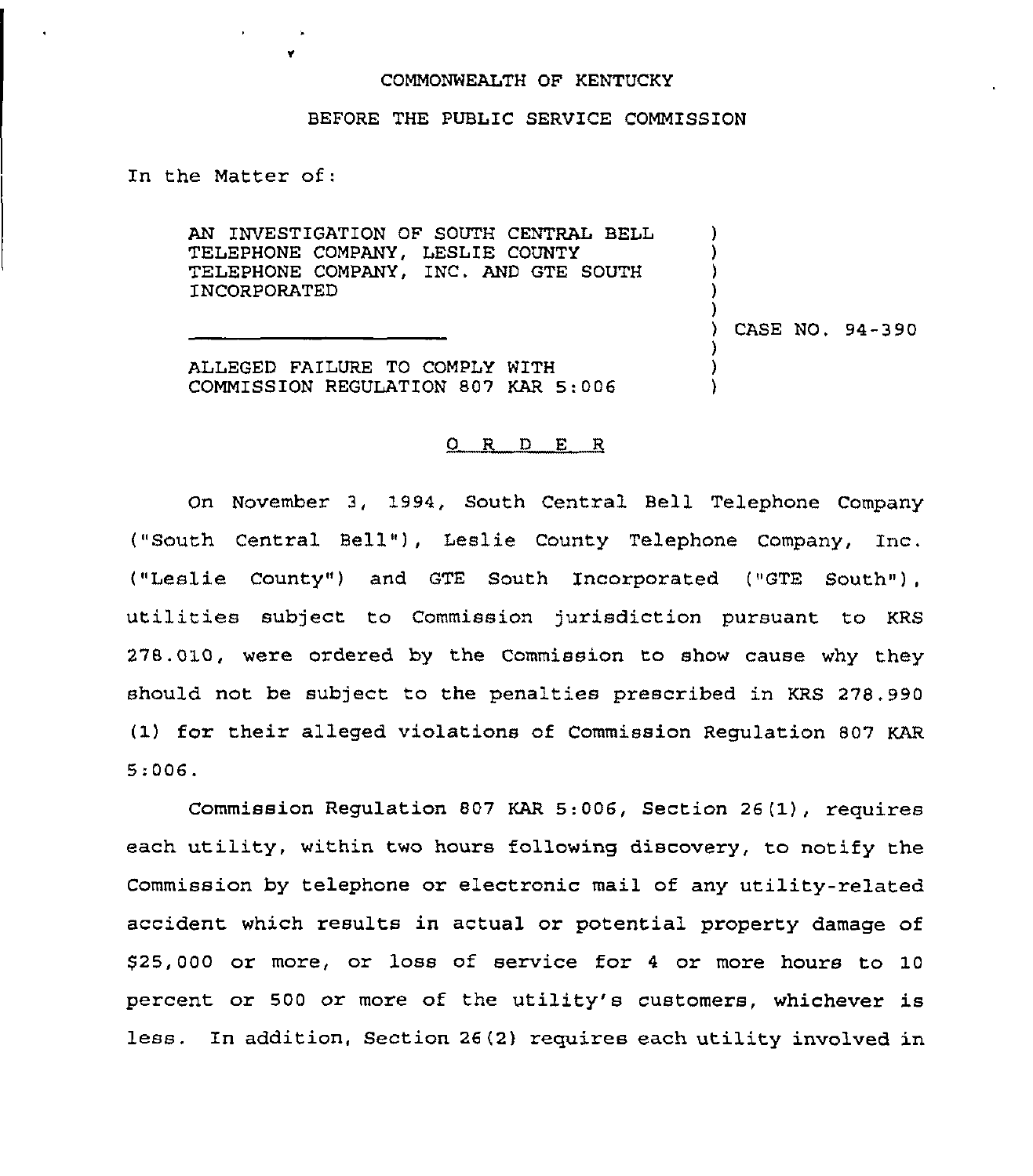a utility-related accident to submit to the Commission a summary written report within <sup>7</sup> calendar days of the accident.

At approximately 5:30 a.m. on April 16, 1994, a South Central Bell microwave relay tower near the city of Jackson, Kentucky collapsed, causing a loss of toll connections for the exchanges of Jackson (South Central Bell); Buckhorn and Canoe (Leslie County); and Hazard, Leatherwood, and Vicco (GTE South) . The service of approximately 4,224 South Central Bell subscribers was affected by the collapse of the tower. South Central Bell notified the Commission of the accident sometime between 10:30 a.m. and 11 a.m. on April 17, 1994, outside the two-hour period specified by the regulation, and submitted to the Commission a summary written report of the accident on April 18, 1994.

The service of approximately 12,000 GTE South subscribers was affected for approximately 14 hours on April 16, 1994. GTE South personnel had knowledge of the loss of toll service shortly after the collapse of the tower because toll circuits are equipped with automatic alarms which immediately notify central office personnel of a failure. At the request of Commission Staff, on April 27, 1994, GTE South submitted a letter briefly describing the accident and its effect on GTE South customers. GTE South neither notified the Commission nor filed a written report within the time frames specified by the regulation.

The service of approximately 1,529 Leslie County subscribers was affected until April 18, 1994. Leslie County personnel had knowledge of the loss of toll service shortly after the collapse of

 $-2-$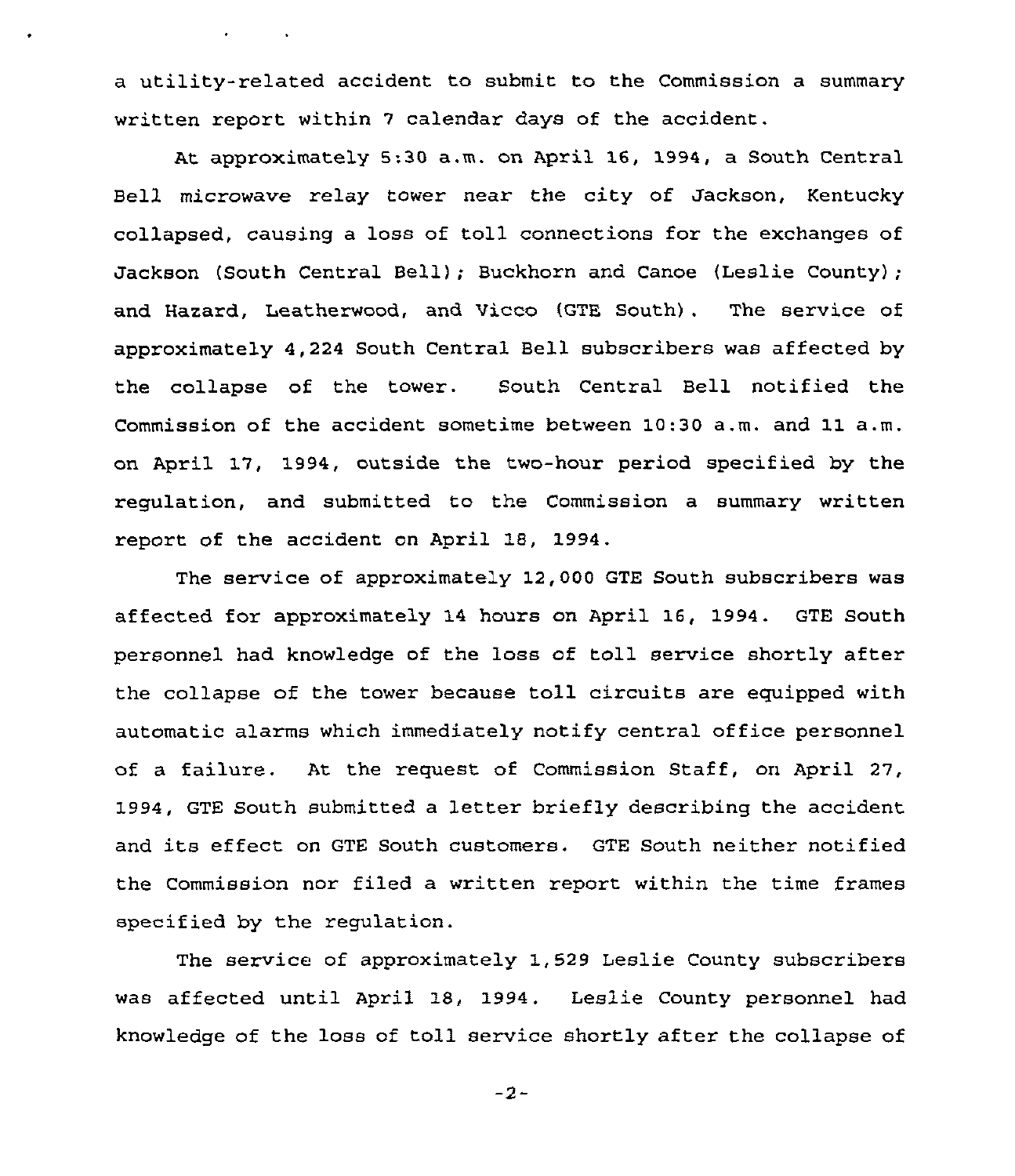the tower because toll circuits are equipped with automatic alarms which immediately notify central office personnel of a failure. Leslie County neither notified the Commission nor filed a written report within the time frames specified by the regulation.

 $\bullet$  -  $\bullet$  -  $\bullet$  -  $\bullet$  -  $\bullet$ 

The parties do not dispute that they failed to notify the Commission within the two-hour time frames specified in 807 KAR 5:006. Leslie County and GTE South do not dispute that they failed to file summary written reports within the seven day period specified in 807 KAR 5:006. The Commission therefore finds that South Central Bell, GTE South, and Leslie County violated 807 KAR 5:006. However, each of the parties has filed responses to the Commission's Order describing specific steps they have taken to ensure that similar violations will not recur.

Specifically, Leslie County has posted, and given all its employees copies of, a memorandum setting forth reporting requirements for accidents; designated its supervisor of network operations as the employee responsible for reporting accidents in conformity with Commission regulations; developed and distributed an emergency preparedness plan which details the relevant notification procedures; assigned the written notification responsibility to a specific section; provided beepers and mobile radios to key personnel; and added a standing agenda item concerning notification of accidents to its monthly safety meetings.

Similarly, the GTE South Company Division Manager in Lexington has taken steps to ensure that management staff members receive

 $-3-$